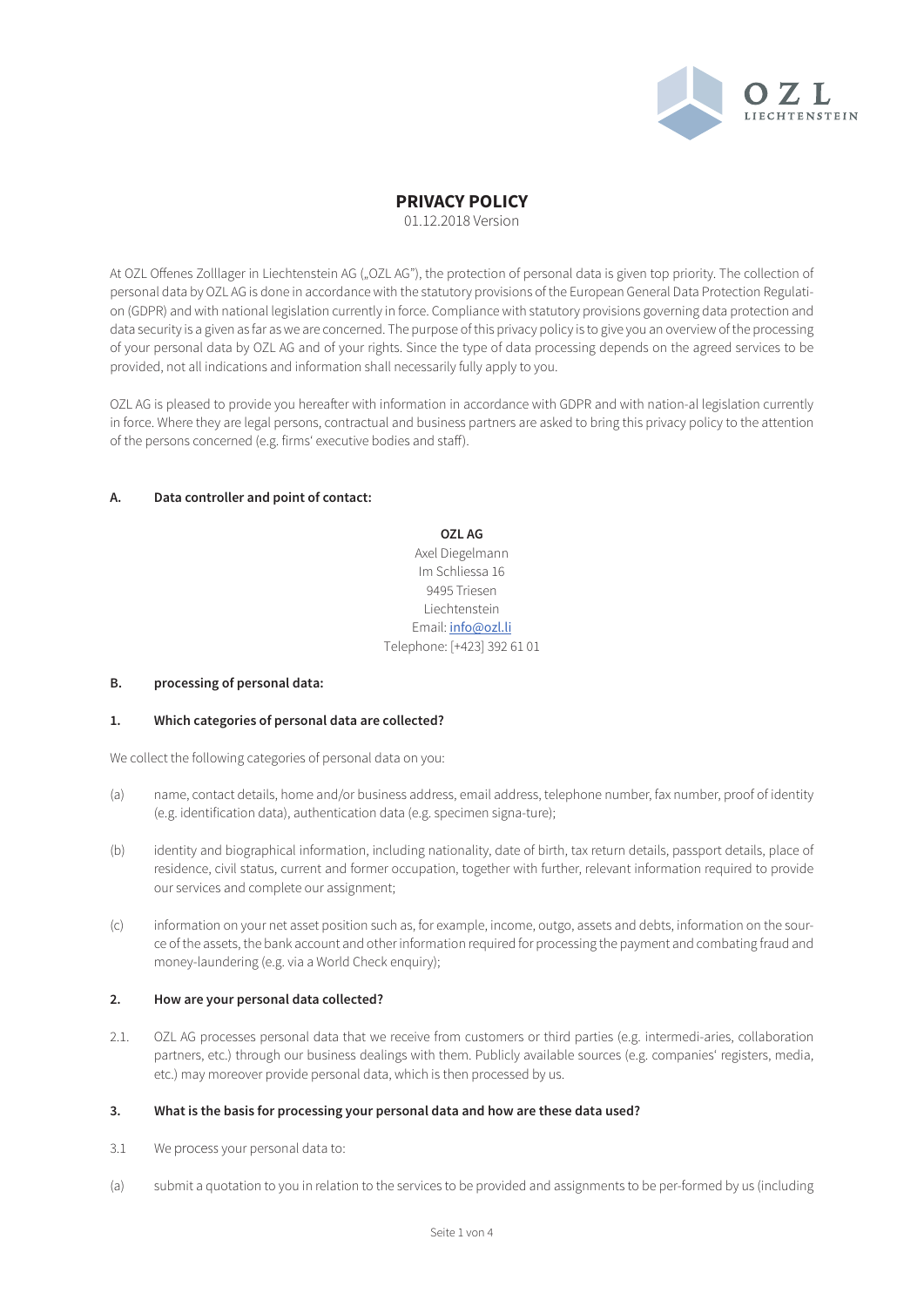

01.12.2018 Version

the completion of background checks);

- (b) ensure that we provide our services and perform our assignments (including any related consul-tancy activities) and that we maintain industry standards;
- (c) look after and administer the customer relationship (including billing) and for reasons of docu-mentation;
- (d) exercise and defend our lawful rights;
- (e) observe statutory and regulatory obligations such as any duties of care pursuant to SPG [Due Diligence Act] and/or SPV [Due Diligence Ordinance] and other legislation serving to combat money laundering and the funding of terrorism, data protection laws, duties of disclosure for the purposes of tax law and/or to assist investigations by the police and/or any other relevant com-petent authority (justified in conducting such an investigation by corresponding legislation) and to comply with court injunctions and court orders
- (f) to ensure the security of our system and our communications;
- (g) for general security reasons and to guarantee the safety of our staff and visitors;
- (h) for all other reasons for which you provide us with personal data.
- 3.2 We process your personal data for the aforementioned reasons, provided one (or more) of the following reasons applies:
- (a) processing is necessary for the performance of the contractual relationship with the customer;
- (b) processing is necessary to ensure that we can comply with our legal obligations;
- (c) processing is necessary for the performance of a task carried out in the public interest or in the exercise of official authority vested in us;
- (d) processing is necessary to safeguard our legitimate interests (including business development), except where such interests are overridden by your legitimate interests (e.g. a fundamental right); and/or
- (e) you have expressly consented to the use of the data.

#### **4. With whom may we share your personal data?**

- 4.1 Your personal data may be shared with:
- (a) businesses with which OZL AG is in a relationship of cooperation;
- (b) third parties who support us in the provision of our services and performance of our assign-ments, such as for example lawyers, accounting firms, logistics, telecommunications and IT providers, and other consultants, translators, consultancy, distribution or marketing firms, or col-lections and/or messenger services;
- (c) intermediaries whom we introduce to you;
- (d) third party providers who have business dealings with us, as well as service providers for anti-money-laundering and background checks services, who perform data processing tasks on our behalf, banks and insurance companies;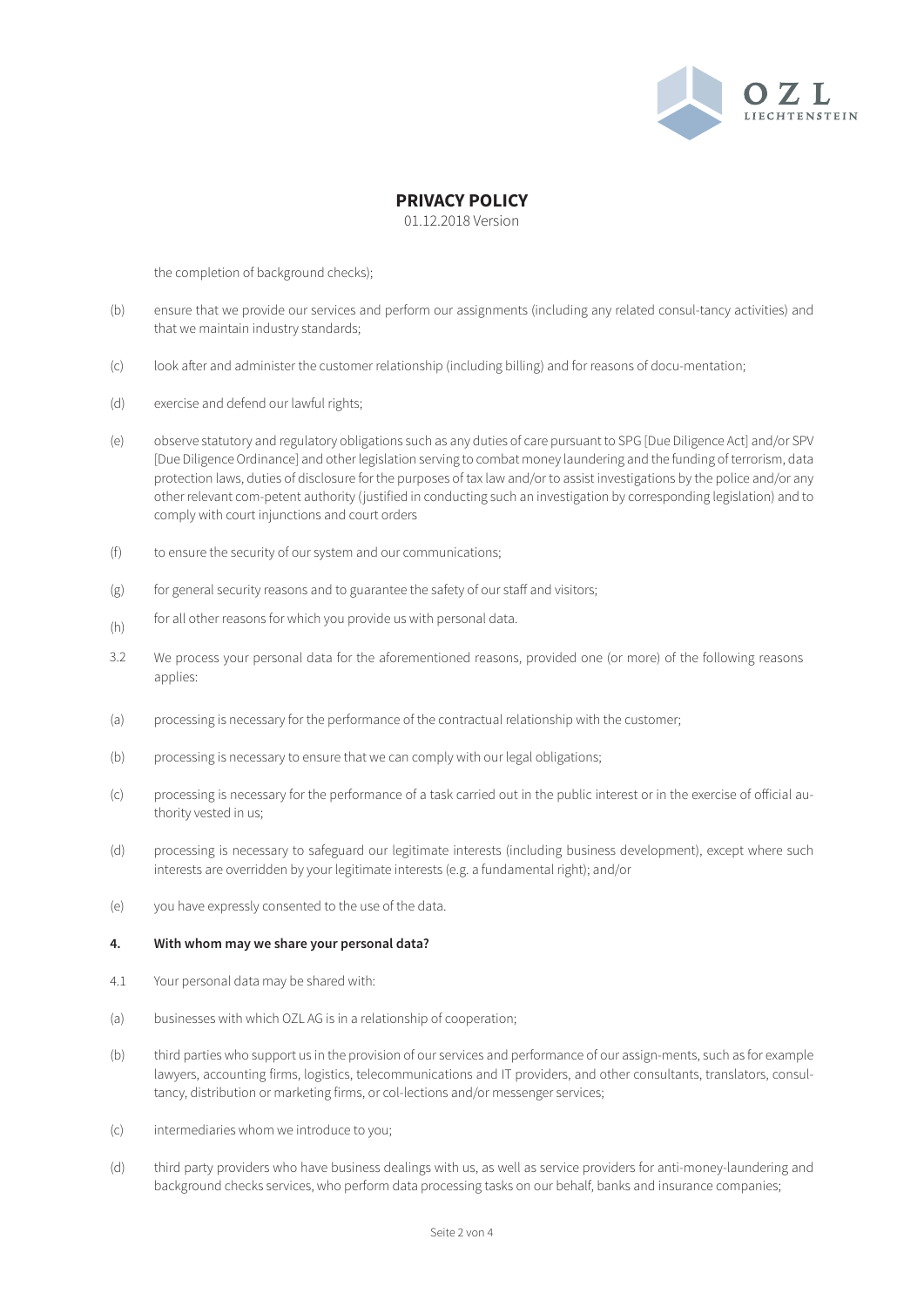

01.12.2018 Version

(e) public bodies, institutions, authorities, courts in connection with meeting contractual and statuto-ry obligations and safeguarding contractual and statutory rights.

#### **5. Transfer of data abroad and/or to international organisations:**

5.1. A data transfer to countries outside the EEA (third countries) shall take place in principle only if this is necessary for the performance of the contract, if it is prescribed by law (e.g. combating money laundering, the funding of terrorism and other criminal acts) or if you have given us your consent. A transfer shall however only be made to third countries that are included within the scope of the Commission's adequacy decision as related to the level of data protection, i.e. in compliance with the European level of data protection.

#### **6. For how long will your personal data be stored?**

- 6.1. Your personal data will be stored for as long as is necessary to meet the purposes set out in this privacy policy.
- 6.2. In some cases, this signifies that we shall have to store your personal data for the same period of time as your documents or a copy of your documents. Usually, this is a period of no more than 10 years from the conclusion of the relevant matter.
- 6.3. The storage of your data for a period longer than the period set out above may be appropriate, e.g. for the exercise or defence of our statutory rights. If there is no lawful ground for storage, we shall erase your personal data or, in some cases, anonymise the data.

## **C. Your rights:**

- 1.1 You have the following rights with regard to your personal data:
	- Right to information,
	- Right to rectification or erasure,
	- Right to restriction of processing,
	- Right to object to processing,
	- Right to data portability.
- 1.2 If you have consented to the processing of your data, you may withdraw your consent at any time. The withdrawal may be made informally by writing to OZL AG at its address or by email to info@ozl.li.
- 1.3 When processing your personal data, we endeavour to take all interests into consideration, nev-ertheless you shall have the right to object to the processing. This is particularly the case if the processing is not required for the performance of the contract with you. If you do object to the processing, we would ask you to let us know the reason for your withdrawal of consent. If your withdrawal is justified, we shall check the situation and either cease processing the data, adapt the process or notify you of the lawful grounds on the basis of which we shall continue to pro-cess the data. This shall not affect the lawfulness of the data processing that has taken place up until receipt of the withdrawal.
- 1.4 If you are of the opinion that our data processing breaches data protection law currently in force or somehow infringes your personal right to data protection, you shall have the right to refer the matter to the competent authority. In Liechtenstein, this is:

Datenschutzstelle [data protection authority] Städtle 38, 9490 Vaduz, Liechtenstein